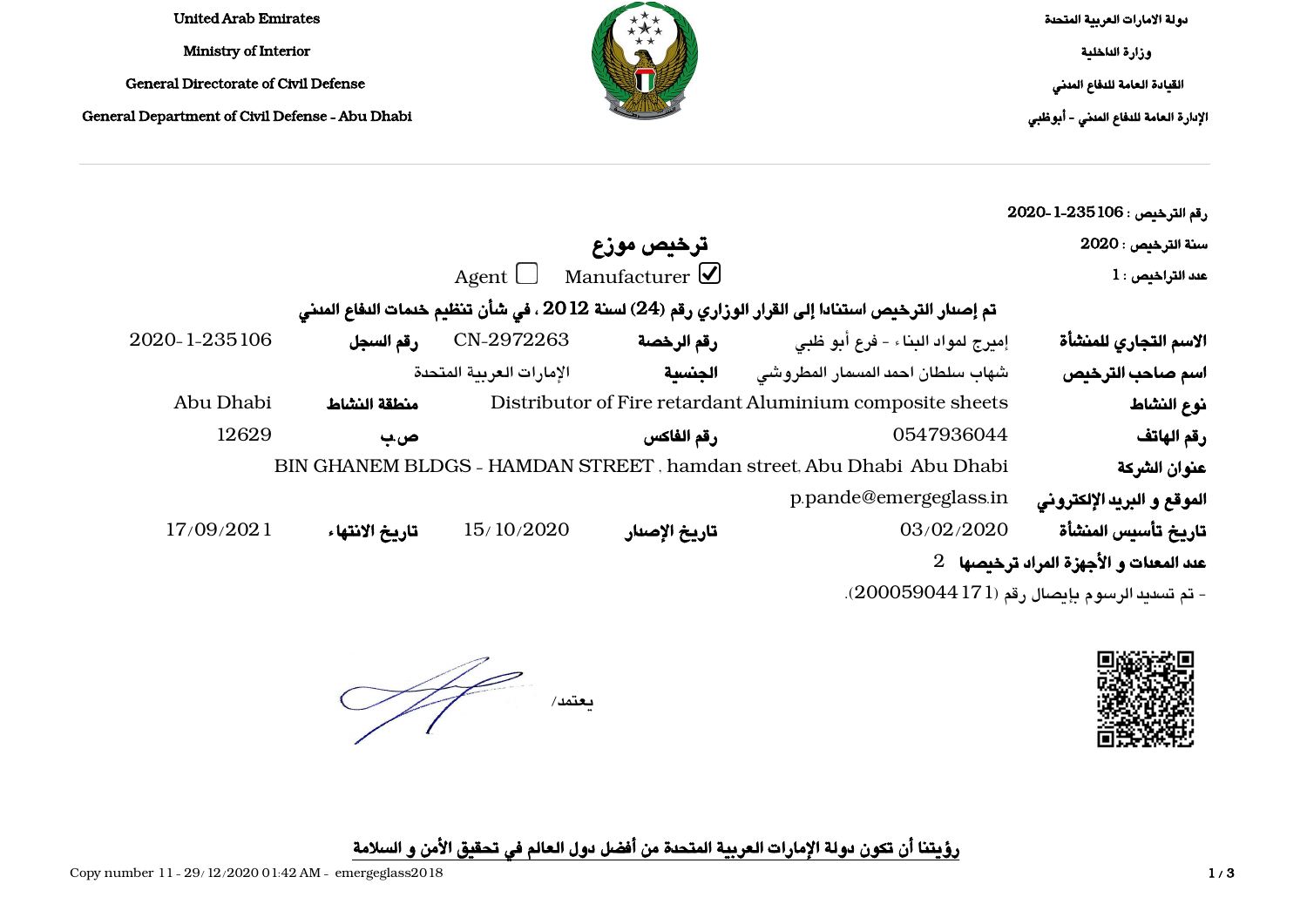دولة الامارات العربية المتحدة

وزارة الداخلية

القيادة العامة للدفاع المدني

الإدارة العامة للدفاع المدني - أبوظبي

Emirates Arab United Ministry of Interior

General Directorate of Civil Defense

General Department of Civil Defense - Abu Dhabi

رقم الترخيص : 2020-1-235106 الاسم التجاري للمنشأة : إميرج لمواد البناء - فرع أبو ظبي  $\rm_{Agent}$ سنة الترخيص : 2020  $\rm_{Mannifacturer}$   $\rm{M}$ 

 $1$ عدد التراخيص  $\mathbf{1}$ 

: Name of theManufacturer : 2019-6-224543 Licence No. of theManufacturer اميرج ميتل اندستري ش ذ م م : theManufacturer الميرج ميتل اندستري ش ذ م م : theManufacturer of theManufacturer : 2019-6-224543 Licence No. of theManu

| اسم المختبر<br>الصادر<br>للشهادة                     | رقم شهادة السلامة                                                                                                                                                                                                                                                                                                                                                                                                                                                                                                                                                                                                                                           | تاريخ انتهاء قيد<br>الوكالة | رقم قيد الوكالة | اسم المصنع                                           | يلد الصيثع              | الاسم التجاري      | اسم المعدة/المواد/النظام                      |  |
|------------------------------------------------------|-------------------------------------------------------------------------------------------------------------------------------------------------------------------------------------------------------------------------------------------------------------------------------------------------------------------------------------------------------------------------------------------------------------------------------------------------------------------------------------------------------------------------------------------------------------------------------------------------------------------------------------------------------------|-----------------------------|-----------------|------------------------------------------------------|-------------------------|--------------------|-----------------------------------------------|--|
| <b>THOMAS</b><br><b>BELL</b><br>WRIGHT<br><b>UAE</b> | TBW0300526&TBW0300527                                                                                                                                                                                                                                                                                                                                                                                                                                                                                                                                                                                                                                       | 02/02/2022                  | 2972263         | <b>EMERGE</b><br>METAL<br><b>INDUSTRY LLC</b>        | United Arab<br>Emirates | Emerge U.K FR plus | The exterior : Plate of aluminum<br>composite |  |
|                                                      | إرقم المونيل :<br>Aluminum composite Panel Assembly: Exterior Cladding system : Emerge UK FR plus (Larger cavity with mechanical Closed Joint system)Panel<br>Thickness: 4mmMax.Size of the panel: 1450 mm Width x 3040 mm Height classification: Core &Panel ---- Pass (As per ASTM D 1929),<br>Class B-s 1, d0(As per EN 13501-1), Pass (As per NFPA285 system Designation ?A214B61-4)Usage: Exterior Cladding system allowed for<br>Low-rise and Mid-rise Buildings, EXCEPT FOR Malls, Theme park , Schools, Hospitals, assemblyAssembly Installation : As per CoC certificate<br>No: (TBW0300526,TBW0300527) and Drawing No,(EMI-D-002-Rev 00, 5 pages) |                             |                 |                                                      |                         |                    |                                               |  |
| <b>THOMAS</b><br><b>BELL</b><br>WRIGHT<br><b>UAE</b> | FBW0300512&TBW0300513                                                                                                                                                                                                                                                                                                                                                                                                                                                                                                                                                                                                                                       | 02/02/2022                  | 2972263         | <b>EMERGE</b><br><b>METAL</b><br><b>INDUSTRY LLC</b> | United Arab<br>Emirates | Emerge U.K FRA2    | The exterior : Plate of aluminum<br>composite |  |
|                                                      | : إرقم الموديل $\,$ $_2$<br>Aluminum composite Panel Assembly: Exterior Cladding system : Emerge UK FRA2 (Larger Cavity Closed Joint system)Panel Thickness :<br>4mmMax .Size of the panel :208mm to 1450mm Width x 723mm to 3040mm Heightclassification : Core &Panel ---- Pass (As per ASTM D)<br>1929), Class A2-s 1, d0(As per EN 13501-1), Pass (As per NFPA285-2019 System Designation ?A114B61-4)Usage: Exterior Cladding system<br>allowed for any buildings Assembly Installation: As per CoC certificate No: TBW0300512.TBW0300513) and Drawing No.(EMI-D-001 Rev 00,<br>5 pages                                                                  |                             |                 |                                                      |                         |                    |                                               |  |

1 . يعتبر الموزع مرخص من قبل الإدارة العامة للدفاع المدني- Abu Dhabi و يحق له مزاولة نشاطه في إمارة Abu Dhabi فقط، استنادا إلى قرار مجلس الوزاري رقم (24) لسنة 2012 في شأن تنظيم خدمات الدفاع المدني للائحة التنفيذية رقم (213) لسنة 2017 ، و لا يحق مزاولة أنشطته في باقي الإمارات إلا بعد استخراج ترخيص موزع من قبل الإدارات العامة ذات الاختصاص بكل إمارة. 2 . إبلاغ الإدارة العامة للدفاع المدني في حالة تغيير أو تعديل في البيانات المتعلقة في الترخيص الصادر من قبل الإدارة العامة للدفاع المدني. ملاحظة:

<u>رؤيتنا أن تكون دولة الإمارات العربية المتحدة من أفضل بول العالم في تحكيم الم</u>عتمد العالم في تحكيم الأمن و السلا<br>الأمن و السلامة